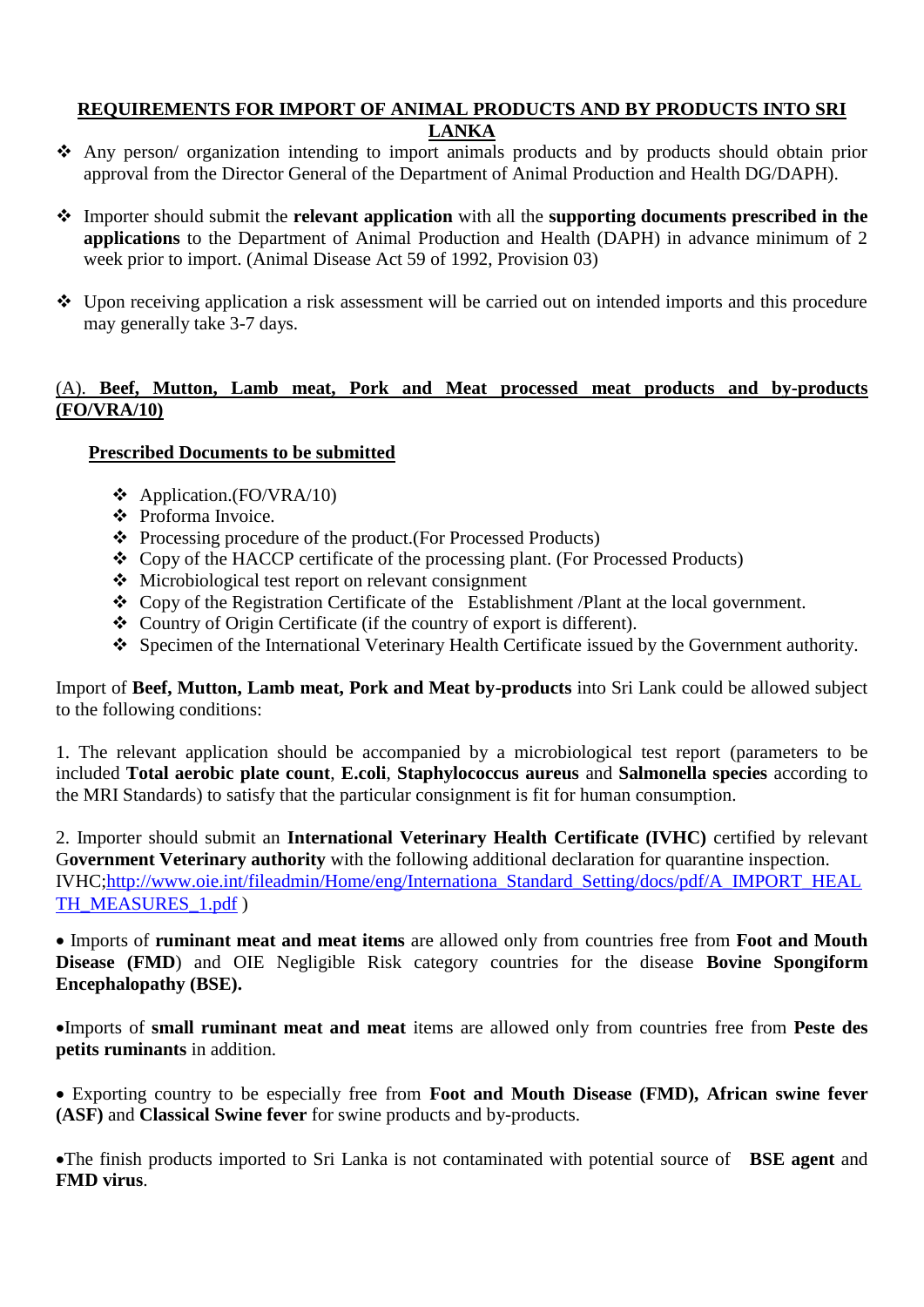The product has been processed in an establishment registered with the Government Veterinary Authority in the exporting country for export purposes and subject to **ante mortem** and **post mortem** inspections and found to be free from any disease and **fit for human consumption.**

3. **Original** Bacteriological test report of the relevant consignment with the **batch number** to be produced to the **AQO** at the **port of entry**.

4. **Dates of Production** and the **Expiry date**, **Name, address** and the **registration no** of the **Processing Establishment** and the **Batch No.** should be visibly indicated in **boxes/packages.all the variety of meat should be arranged in the container that could be examined easily at time of inspection.**

5. The consignment should not be tampered at the transshipment (country of origin of the meat and the exporting country should be same) and original **container number** and the **seal number** should be **intact** from the port of departure up to the port of entry in Sri Lanka.

6. **Food safety certificates** (Eg.ISO 22000, HACCP) should be submitted for the establishment to register the establishment in the department of Animal Production and Health

### 7. **Originals of all supporting documents should be furnished at the time of inspection to the Animal Quarantine Officer and the consignment will be subjected to a quarantine surveillance.**

8. **Samples** will be drawn by **Animal Quarantine Officers** and send to **MRI** and if necessary to **VRI (**Approved analyst Food Act no: 26 of 1980) to confirm suitability of the product for human consumption.

9. If the product is not fit for human consumption, recommendation will not be given to release the consignment.

## (**B).Gelatin and edible offal (FO/VRA/6)**

## **Prescribed Documents to be submitted.**

- Application.
- Proforma Invoice.
- Specification( for Gelatine & Dairy culture)
- Flow chart of Processing procedure of the product
- Copy of the HACCP certificate of the processing plant.
- Microbiological test report
- Copy of the Registration Certificate of the Establishment /Plant at the local government.
- Country of Origin Certificate (if the country of export is different).
- Specimen of the International Veterinary Health Certificate issued by the Government Veterinary authority.

Import of **Gelatin and edible offal (need MRI report)(to be separate)** into Sri Lank could be allowed subject to the following conditions:

1. The relevant application should be accompanied by a microbiological test report (parameters to be include **total aerobic plate count**, **E.coli**, **Staphylococcus aureus** and **Salmonella species and heavy metals** according to the MRI Standards) to satisfy that the particular gelatin consignment is fit for human consumption.

 2. Importer should submit an **International Veterinary Health Certificate** certified by relevant G**overnment Veterinary authority** with the following additional declaration for quarantine inspection.

 Imports of the items of ruminant origin are allowed only from countries which are free from **Foot and Mouth Disease (FMD**) and OIE Negligible Risk category countries for the disease **Bovine Spongiform Encephalopathy (BSE).**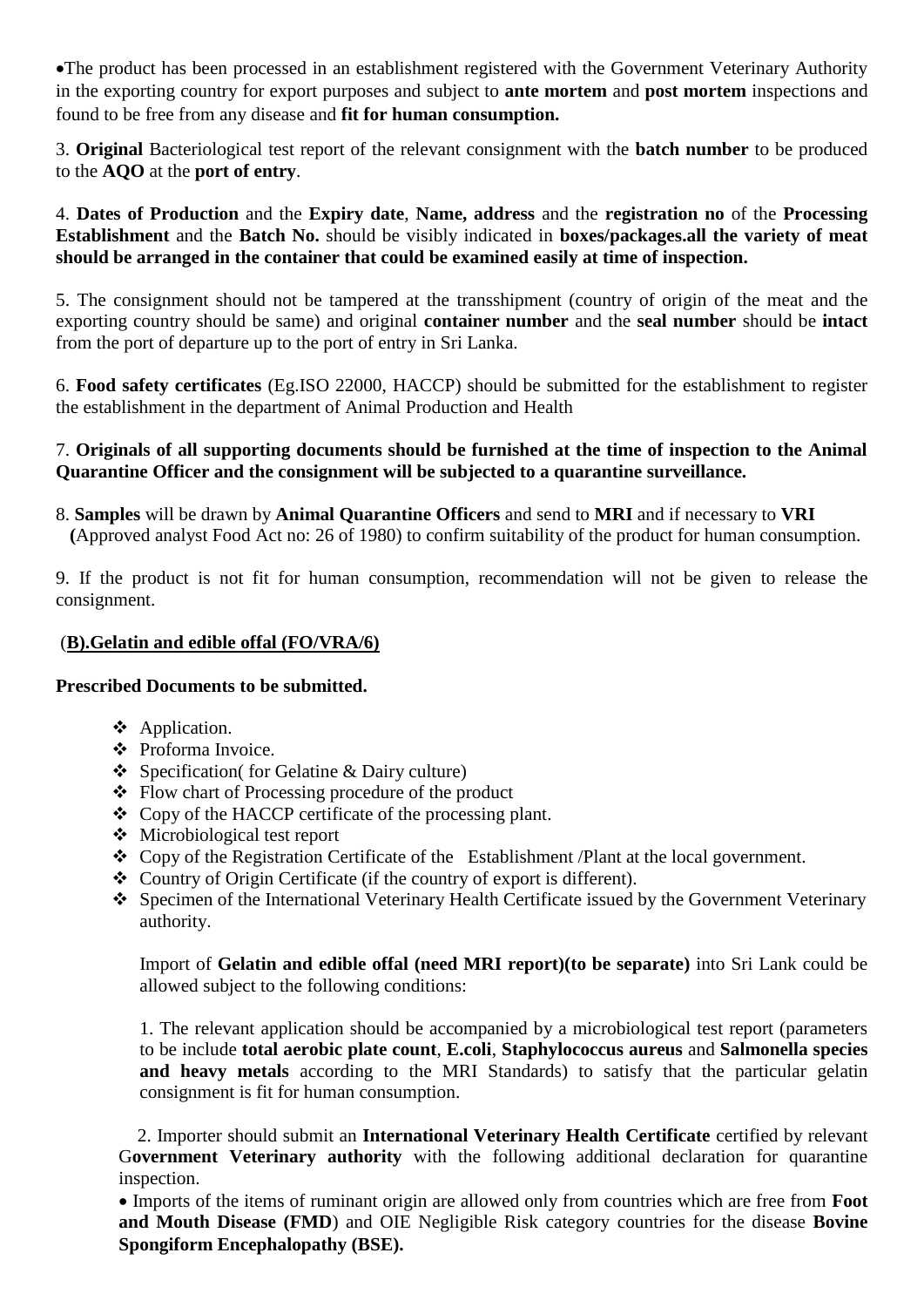Imports of the items of small ruminant origin are allowed only from countries free from **Peste des petits ruminants** in addition.

The finish product imported to Sri Lanka is not contaminated with the **BSE agent** and **FMD virus**. The product has been processed in an establishment registered with the Government Veterinary Authority in the exporting country for export purposes and subject to ante mortem and post mortem inspections and found to be free from any disease and fit for human consumption.

3. **Original** Bacteriological test report of the relevant consignment with the **batch number** to be produced to the **AQO** at the **port of entry**.

4. **Dates of Production** and the **Expiry date**, **Name, address** and the **registration no** of the **Processing Establishment** and the **Batch No.** should be visibly indicated in **boxes/packages**

5. The consignment should not be tampered at the transshipment (country of origin of the meat and the exporting country should be same) and original **container number** and the **seal number** should be **intact** from the port of departure up to the port of entry in Colombo

6. **Food safety certificates** (Eg.ISO 22000, HACCP) should be submitted for the establishment to register the establishment in the department of Animal Production and Health

# 7. **Originals of all supporting documents should be furnished at the time of inspection to the Animal Quarantine Officer and the consignment will be subjected to a quarantine surveillance.**

8. **Samples** will be drawn by **Animal Quarantine Officers** and send to **MRI** (Approved analyst Food Act no: 26 of 1980) to confirm suitability of the product for human consumption.

9. If the product is not fit for human consumption, recommendation will not be given to release the consignment.

## (C).**Leather/ Skin/ Hide and Hair / Fur / Bristles (FO/VRA/2)**

## **(C-1). Leather /Skin/Hide**

## **Prescribed Documents to be submitted.**

- ❖ Application
- Proforma Invoice
- $\triangle$  Processing procedure of the product
- $\triangleleft$  Country of origin Certificate (if the country of export is different)
- International Veterinary Certificate
- $\div$  3"x3" Leather sample 2 numbers(packed in polythene)
- 1. Importer should submit an **International Veterinary Health Certificate** certified by relevant G**overnment**

**Veterinary authority** with the following additional declaration for quarantine inspection.

2. Imports of the items of ruminant origin are allowed only from countries which are free from **Foot and Mouth Disease (FMD**), **Anthrax** and any other contagious diseases.

## **(C-2) Fur/Hair/Bristles**

## **Prescribed Documents to be submitted.**

- ❖ Application
- Proforma Invoice
- $\triangle$  Country of origin Certificate (if the country of export is different)
- International Veterinary Certificate
- Fumigation Certificate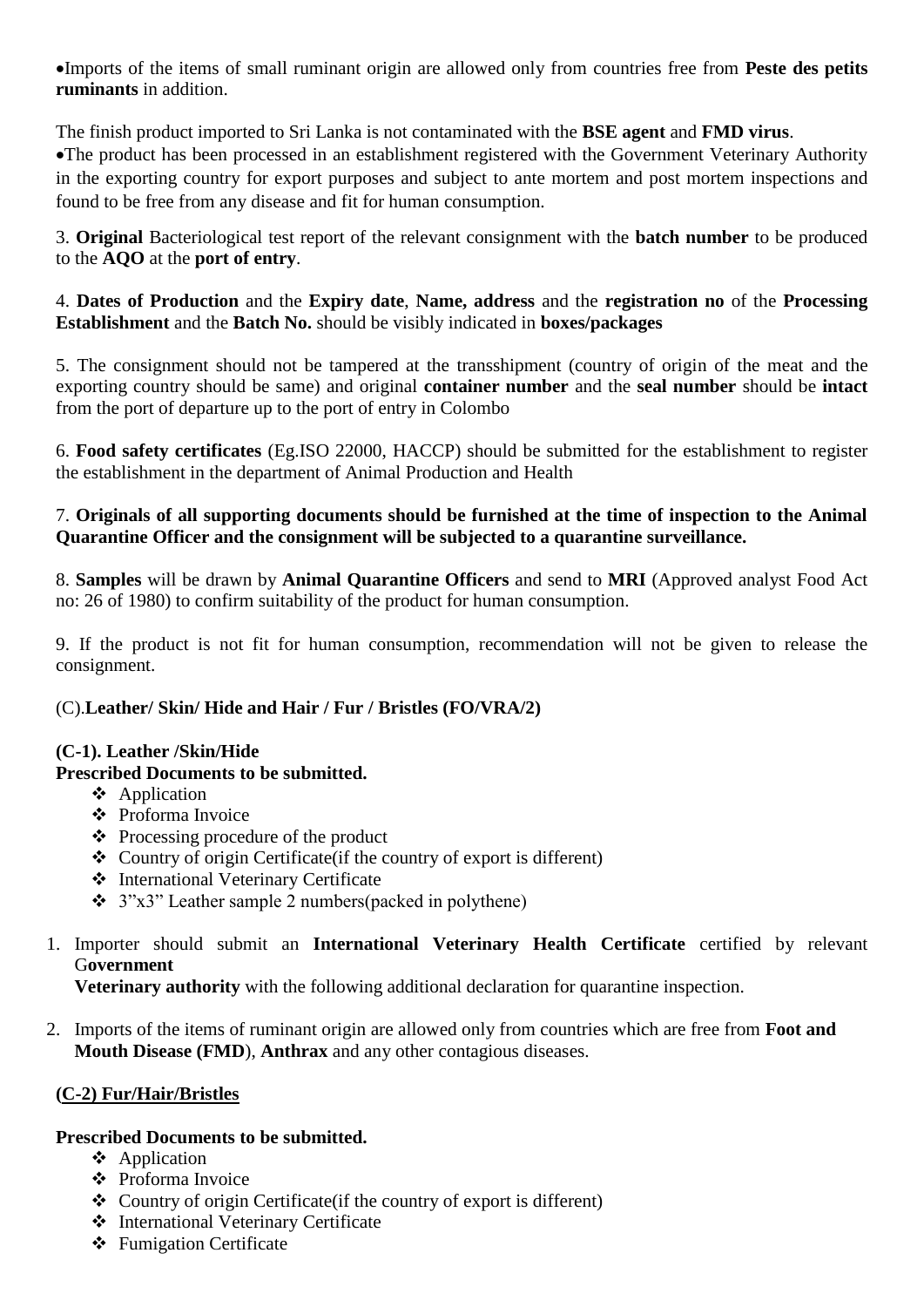- 1. Importer should submit an **International Veterinary Health Certificate** certified by relevant G**overnment Veterinary authority** with the following additional declaration for quarantine inspection.
- 2. Imports of the items of ruminant origin are allowed only from countries which are free from **Foot and Mouth Disease (FMD**), **Anthrax** and any other contagious diseases
- 3. Fumigation to be done in Sri Lanka at the time of inspection.
- 4. Cost of testing and fumigation must be borne by the importer

**Important:** The conditions of importation may be reviewed, depending on the disease status of exporting countries from time to time and if any disease outbreak reported during the import process, the approvals given will be cancelled.

### **Department of Animal Production and Health P.O. Box 13, Peradeniya, Sri Lanka**

**Importer Application for Approval to Import Beef, Mutton, Lamb meat, pork and Meat byproducts. (Animal Diseases Act. No.59 of 1992)**  Name and Address of Importer Consignee : Telephone & Fax No : **Exporter /Consignee Constant Constant Constant Constant Constant Constant Constant Constant Constant Constant Constant Constant Constant Constant Constant Constant Constant Constant Constant Constant Constant Constant Con** Name and Address of Consignee : Telephone & Fax Nos : Country of origin : Name and Address and Registration Number of the Export Processing /Cutting-up establishment. **Product Details**  Type of Meat Type of Product No. and nature of packages **Ouantity** (MT/Kg) H S Code: Invoice No: Date: Establishment No. Date: Batch No. of Bacteriological Test Report: Date: Date: **Transport and Destination Office use only:** Reference No:……………………….. Date :………………………..

(Please type or write clearly in BLOCK letters.)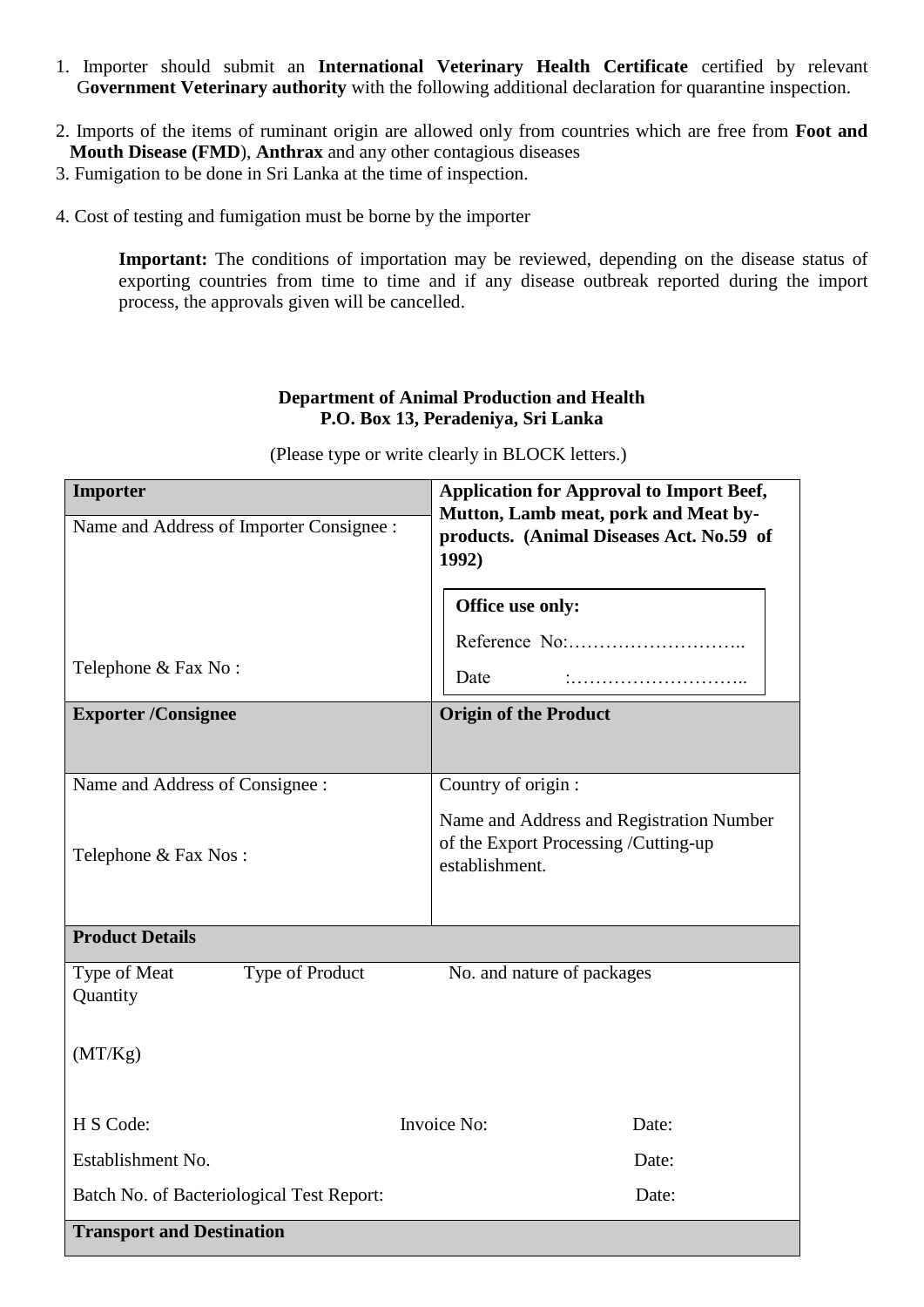Expected Month /Date of Export : Air lines /Ship : Place of embarkation : Transhipment via\* (\*state name of the country) Expected Month/Date of Arrival : Detail route to Sri Lanka : Place of disembarkation : *P.T.O.*

FO/VRA/10 Issue No: 1 Issue date:2013.01.01 Revised No: Revised date:

# **Agreement:**

Director General,

Department of Animal Production & Health,

Peradeniya.

I hereby agree:

- To adhere to conditions stipulated by the Department of Animal Production & Health (DAPH) in respect to importation of meat and meat products into Sri Lanka.
- To allow Animal Quarantine Officers to draw samples and send to MRI (Approved analyst Food Act no: 26 of 1980) to confirm suitability of the product for human consumption.
- Usage of the product will be allowed only, it is suitable for human consumption, if not no recommendation is given to release the consignment.
- If the consignment is not found to be within the microbiological limits of SLSI to agree either to reexport or destroy the consignment under the supervision of the CAQO, DAPH
- To follow any other terms and conditions as may be stipulated by the DAPH from time to time.

# **DECLARATION**

I declare that to the best of my knowledge and belief all the above information are true and correct

……………………………………… …………………………

Signature of Applicant Name of Applicant

Date:…………………..

## **Documents to be submitted for importation**

- Application.
- Proforma Invoice.
- $\triangle$  Processing procedure of the product.
- Copy of the HACCP certificate of the processing plant.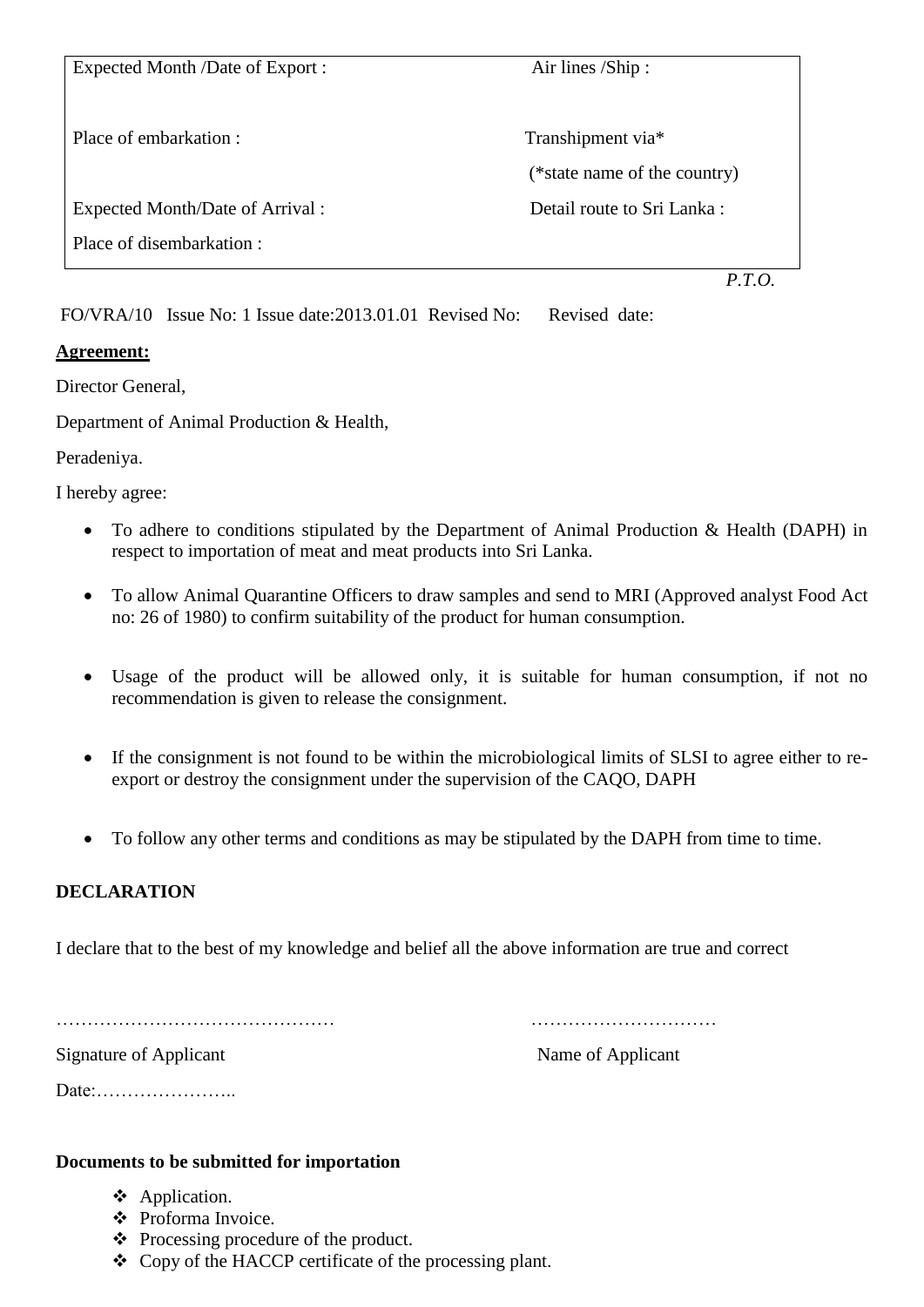- Microbiological test report
- Copy of the Registration Certificate of the plant at the local Government.
- Country of Origin Certificate (if the country of export is different).
- Specimen of the International Veterinary Health Certificate issued by the Government authority.

## **Department of Animal Production and Health P.O. Box 13, Peradeniya, Sri Lanka**

(Please type or write clearly in BLOCK letters.)

| Importer                                      | Application for Approval to Import Gelatin &                                                       |
|-----------------------------------------------|----------------------------------------------------------------------------------------------------|
| Name and Address of Importer Consignee :      | Edible Offal (Animal Diseases Act. No.59 of<br>1992)                                               |
|                                               |                                                                                                    |
|                                               | Office use only:                                                                                   |
|                                               |                                                                                                    |
| Telephone & Fax No:                           | Date                                                                                               |
| <b>Exporter/Consignee</b>                     | <b>Origin of the Product</b>                                                                       |
|                                               |                                                                                                    |
| Name and Address of Consignee :               | Country of origin :                                                                                |
| Telephone & Fax Nos:                          | Name and Address and Registration Number<br>of the Export Processing /Cutting-up<br>establishment. |
|                                               |                                                                                                    |
| <b>Product Details</b>                        |                                                                                                    |
| Type of Product<br>No. and nature of packages | Quantity                                                                                           |
|                                               |                                                                                                    |
|                                               |                                                                                                    |
|                                               |                                                                                                    |
| H S Code:                                     | Invoice No:<br>Date:                                                                               |
| Reference No. of Vet. Health Certificate:     | Date:                                                                                              |
| Batch No. of Bacteriological Test Report:     | Date:                                                                                              |
| <b>Transport and Destination</b>              |                                                                                                    |
| <b>Expected Month /Date of Export :</b>       | Air lines /Ship:                                                                                   |
|                                               |                                                                                                    |
| Place of embarkation :                        | Transhipment via*                                                                                  |
|                                               |                                                                                                    |
|                                               | (*state name of the country)                                                                       |
| Expected Month/Date of Arrival :              | Detail route to Sri Lanka:                                                                         |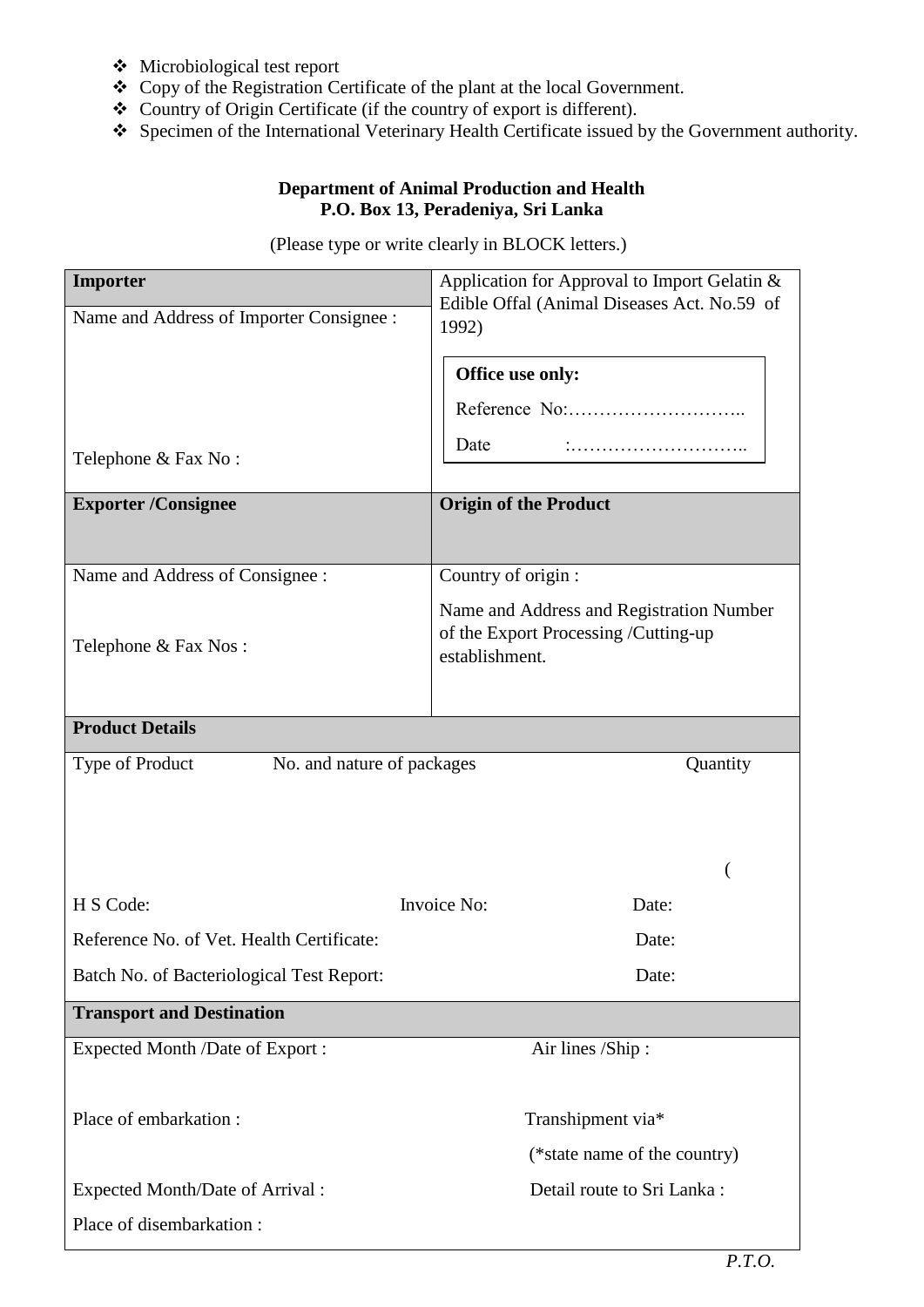### **Agreement:**

Director General,

Department of Animal Production & Health,

Peradeniya.

I hereby agree:

- To adhere to conditions stipulated by the Department of Animal Production & Health (DAPH) in respect to importation of meat and meat products into Sri Lanka.
- To allow Animal Quarantine Officers to draw samples and send to MRI (Approved analyst Food Act no: 26 of 1980) to confirm suitability of the product for human consumption.
- Usage of the product will be allowed only, it is suitable for human consumption, if not no recommendation is given to release the consignment.
- If the consignment is not found to be within the microbiological limits of SLSI to agree either to reexport or destroy the consignment under the supervision of the CAQO, DAPH
- To follow any other terms and conditions as may be stipulated by the DAPH from time to time.

## **DECLARATION**

I declare that to the best of my knowledge and belief all the above information are true and correct

……………………………………… …………………………

Signature of Applicant Name of Applicant Name of Applicant

Date:…………………..

#### **Documents to be submitted for importation**

- ❖ Application.
- ❖ Proforma Invoice.
- Specification( for Gelatine & Dairy culture)
- Flow chart of Processing procedure of the product
- Copy of the HACCP certificate of the processing plant.
- Microbiological test report
- \* Copy of the Registration Certificate of the Establishment /Plant at the local government.
- Country of Origin Certificate (if the country of export is different).
- Specimen of the International Veterinary Health Certificate issued by the Government Veterinary authority.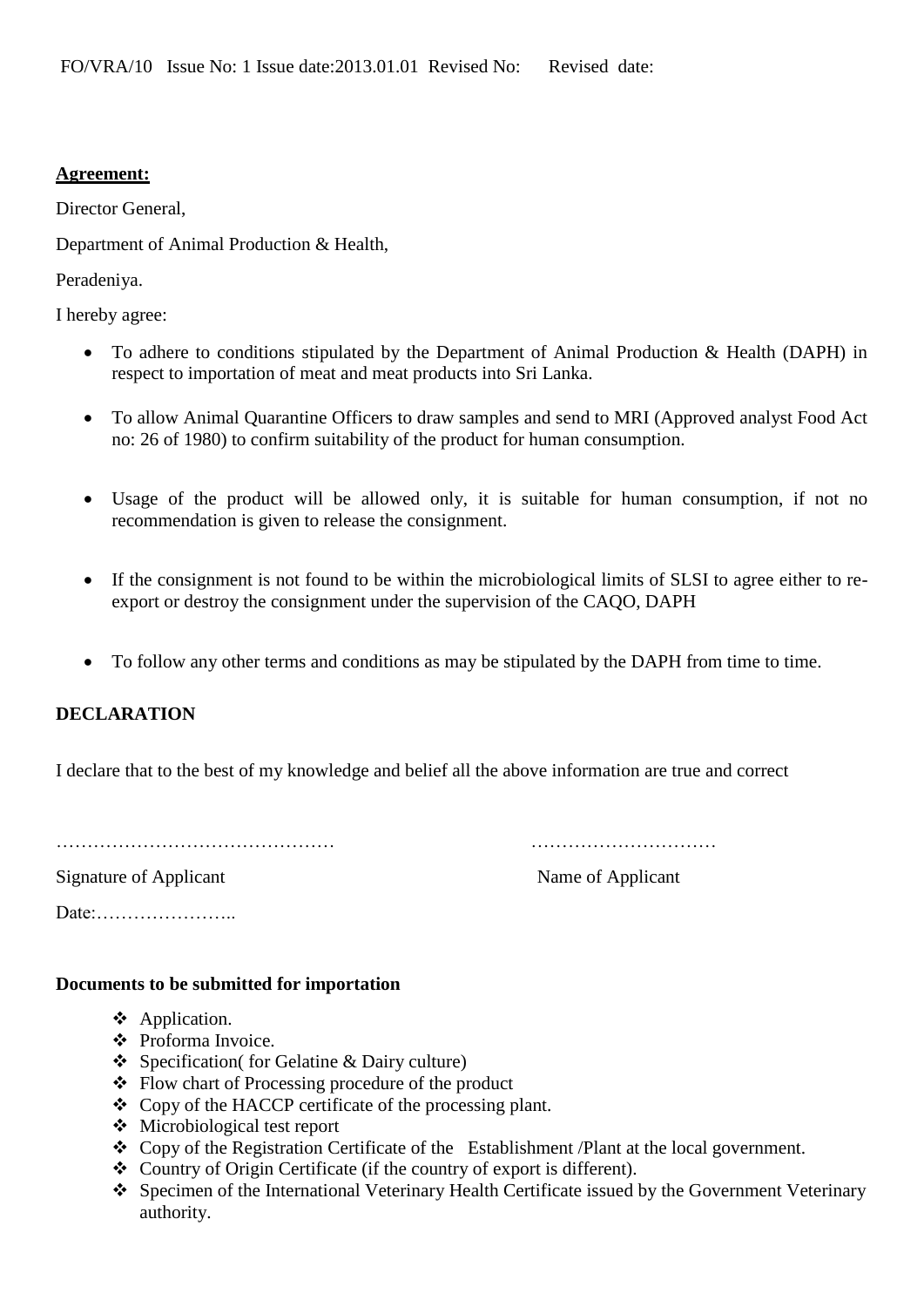### **Department of Animal Production and Health P.O. Box 13, Peradeniya, Sri Lanka**

|  | (Please type or write clearly in BLOCK letters.) |
|--|--------------------------------------------------|
|--|--------------------------------------------------|

| Importer                                  | Application for Approval to Import of Leather<br>and Fur/Hair/Bristles<br>/Skin/Hide               |
|-------------------------------------------|----------------------------------------------------------------------------------------------------|
| Name and Address of Importer Consignee :  | (Animal<br>Diseases Act. No.59 of 1992)                                                            |
|                                           | Office use only:                                                                                   |
|                                           |                                                                                                    |
|                                           | Date                                                                                               |
| Telephone & Fax No:                       |                                                                                                    |
| <b>Exporter/Consignee</b>                 | <b>Origin of the Product</b>                                                                       |
|                                           |                                                                                                    |
| Name and Address of Consignee :           | Country of origin :                                                                                |
| Telephone & Fax Nos:                      | Name and Address and Registration Number<br>of the Export Processing /Cutting-up<br>establishment. |
|                                           |                                                                                                    |
| <b>Product Details</b>                    |                                                                                                    |
| Animal<br>Product                         | No. and nature of packages<br>Quantity                                                             |
|                                           |                                                                                                    |
|                                           |                                                                                                    |
|                                           |                                                                                                    |
| H S Code:                                 | Invoice No:<br>Date:                                                                               |
| Reference No. of Vet. Health Certificate: | Date:                                                                                              |
|                                           |                                                                                                    |
| <b>Transport and Destination</b>          |                                                                                                    |
| Expected Month /Date of Export :          | Air lines /Ship:                                                                                   |
|                                           |                                                                                                    |
| Place of embarkation:                     | Transshipment via*                                                                                 |
|                                           | (*state name of the country)                                                                       |
| Expected Month/Date of Arrival:           | Detail route to Sri Lanka:                                                                         |
| Place of disembarkation:                  |                                                                                                    |